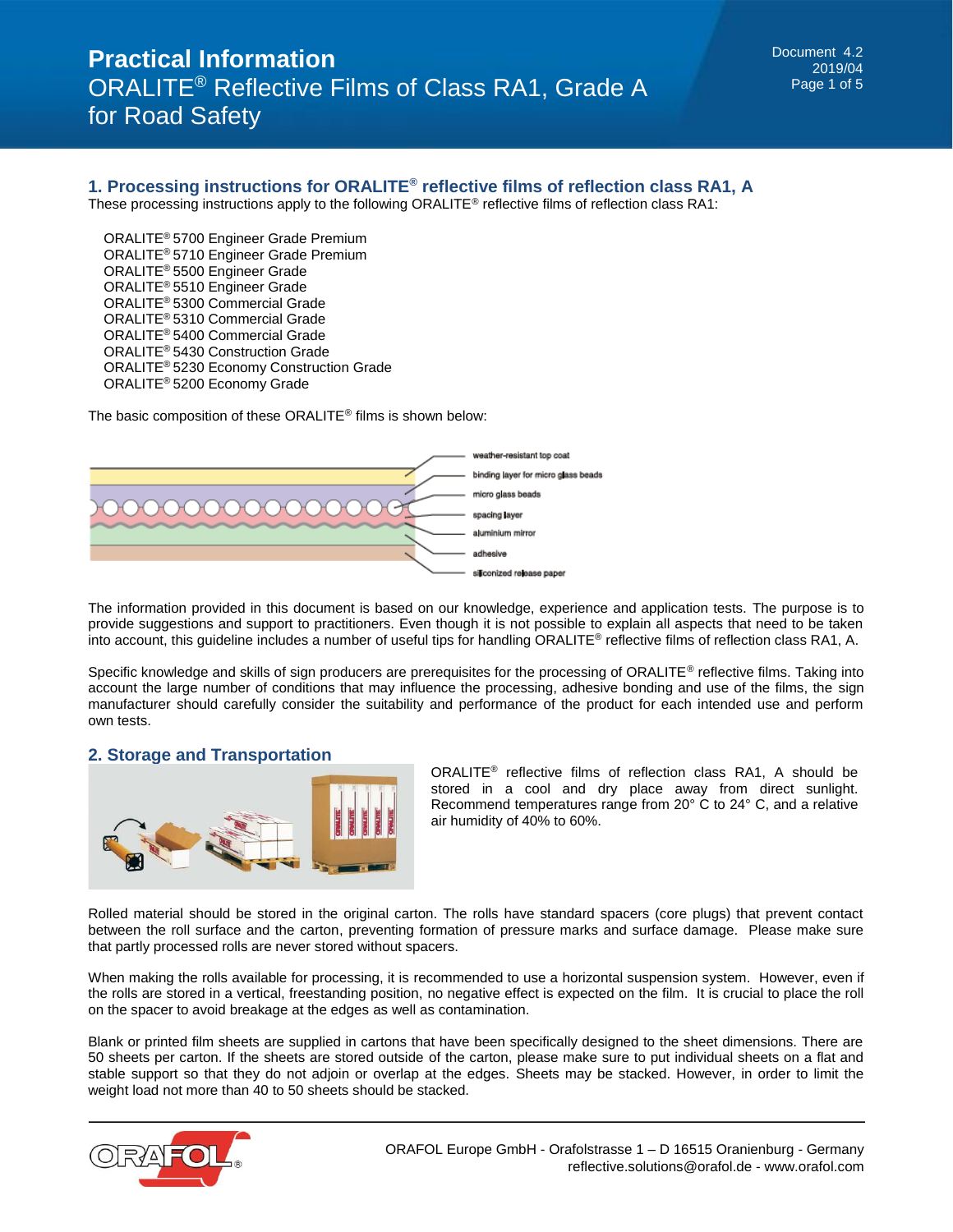### **3. Printing**

ORALITE<sup>®</sup> reflective films series 5700, 5710, 5500, 5510, 5300 and 5310 come with an alkyd resin surface making them suitable for screen printing with screen printing inks ORALITE® 5010 and ORALITE® 5018, whereas series ORALITE® 5200, 5230, 5400 and 5430 both come with a modified PVC topcoat and hence can be printed only with the one-component silkscreen ink ORALITE® 5018.

All ORALITE® series included within this document are suitable for printing with ORALITE® 5019 UV Digital Ink on the ORALITE® UV Traffic Sign Printer.

#### **3.1 Printing process**

ORALITE® 5018 silk-screen inks are solvent based, quick drying inks. The printed surface is glossy and exceptionally weather resistant. After proper curing, the ink is extremely resistant to mechanical stress caused by e.g. cleaning brushes and similar. The application of an additional clear topcoat is not necessary when using this ink system.

ORALITE® 5018 (one-component ink) is available in the following transparent colours as well as in opaque black;

| Yellow         | (020) |
|----------------|-------|
| Red            | (030) |
| Orange         | (035) |
| Blue           | (050) |
| Green          | (060) |
| Brown          | (080) |
| Grev           | (073) |
| Black (opaque) | (070) |
|                |       |

ORALITE<sup>®</sup> 5018 (one-component ink) is supplied ready for printing in a container with a capacity of 800 ml, 2400 ml and 5 litres. Before application, the ink must be stirred and allowed to rest for at least 10 minutes so that any trapped air can escape. Opened containers must be closed tightly immediately after use. This helps prevent solvent evaporation, so that the ink remains suitable for future printing.

#### **3.2 Preparation of the screen**

It is recommended using polyester fabric with a mesh count of 61 to 64 [155 to 163 mesh] as printing screens. When such screen and ORALITE® screen printing inks are used, ORAFOL guarantees that prints onto ORALITE® films permanent and temporary traffic control products comply with the specifications for chromaticity and specific retroreflectivity provided that the printing process is carried out correctly.

Manual printing tables or automatic printing systems may be used. The screen-printing table must be flat and mechanically stable. Vacuum conveying is required for printing film sheets. The hardness or elasticity of squeegees has a decisive influence on the printing result. Squeegee rubbers with Shore hardness of 65 to 75 are recommended. Checking and surface grinding, if required, of the squeegees is crucial. The squeegees should be 7 to 10 cm bigger than the printing format.

#### **3.3 Screen printing**



Before starting the screen printing process, the screen, squeegee and flood bar must be cleaned with a suitable solvent. In addition, each film should be wiped with an anti-dust or anti-static cloth prior to printing.

For printing, it is recommend maintaining a medium squeegee speed of approximately 0.75 m/s and the squeegee should be applied at an angle of 30° to the print surface.

The distance between the screen and the film surface should be set to approximately 10 mm. If the distance is too short, the screen does not come off the substrate neatly, which results in poor print quality. Excessive squeegee pressure can result in smearing or blurred contours and edges. The ink containers must be closed immediately after use.

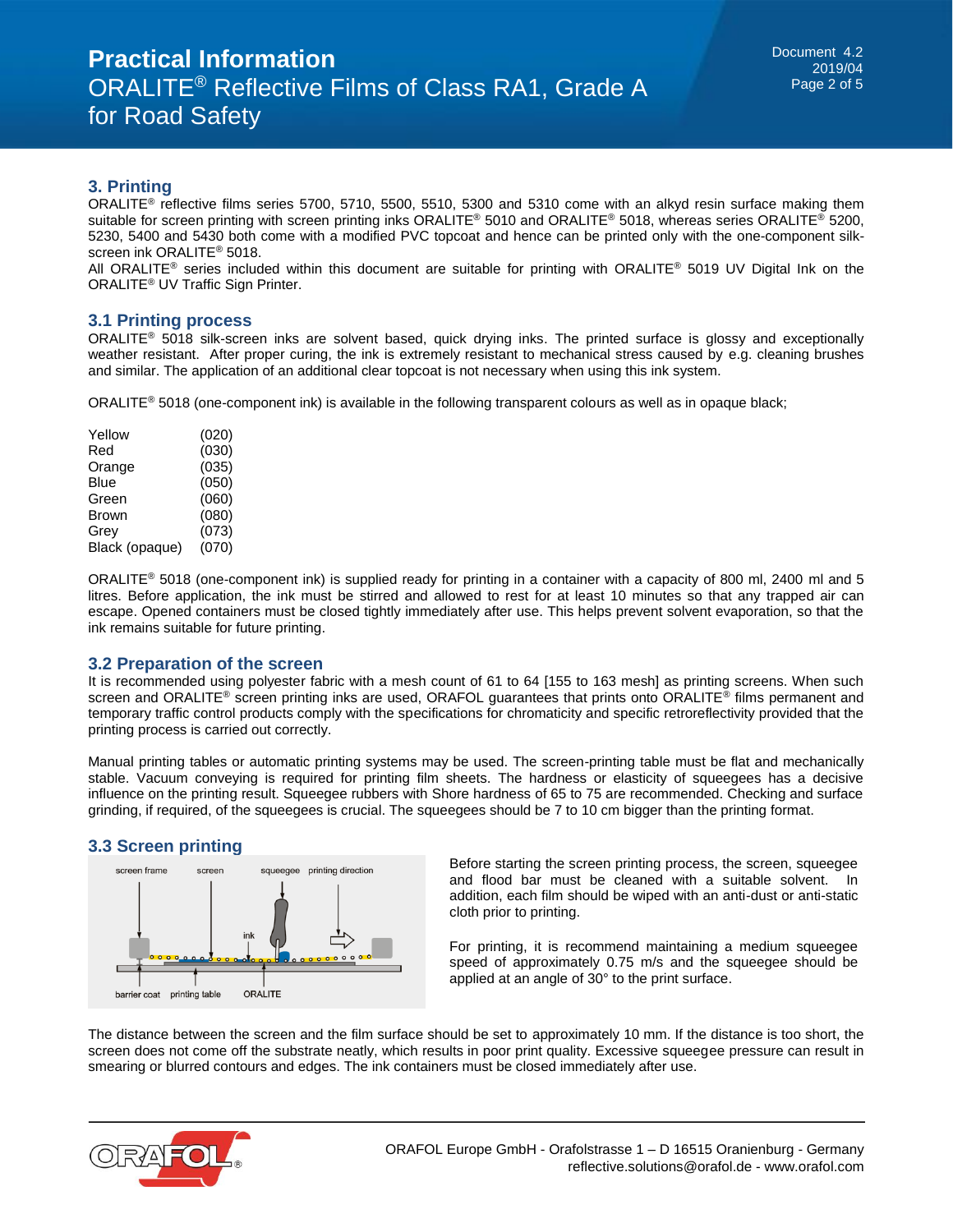# **Practical Information** ORALITE® Reflective Films of Class RA1, Grade A for Road Safety

Optimum conditions for the printing process require an air temperature ranging from 20° C to 24° C and a humidity of 35% to 50%. Unfavourable ambient conditions may require the use of additives to adjust the ink for processing. To meet the required specification values for colour and retroreflection, it is crucial to ensure that no more than 3% thinner or not more than 1.5% retarder and not more than 0.5% print modifier are added to ORALITE® 5018 Screen Printing Ink. Humidity at or below 30% can lead to unsatisfactory printing results and long term stability of prints and is not recommended or warranted.

# **3.4 Drying after screen printing**

The drying time of the prints depends on the type of sheet or ink used, and specific local conditions such as the positioning of the prints, ambient temperature, air humidity, etc. **To facilitate quick and economical processing of the sheets after printing, it is recommended that forced drying by means of fans or drying in a convection oven at 40° C to 50° C be utilised. Furthermore, forced drying may prevent crack formation in the films after printing.** 

When using fans and drying at room temperature, we recommend that prints are individually placed on a rack or a similar shelf system as pictured below. To ensure adequate air circulation, a distance of at least 5 cm should be kept between the storage levels. Furthermore, it is recommended to use at least three or four fans for drying. The fans are best arranged one above the other in a movable manner on a trolley that can be driven up to the sheets from a distance of 1 to 2 m immediately after printing; the fans should run at a higher speed for about 30 minutes, after that normal speed for another 30 minutes should be sufficient.

The use of a heatable drying tray results in a temperature increase and thus a substantially reduced drying time.



Drying conditions can be further optimised by using convection ovens. These closed systems permit a low-dust drying phase at constant temperature, low air humidity and do not subject the operator to solvent vapours.

The following drying times are general guidelines:

| <b>Drying</b><br><b>Condition</b> | Over printable |               | <b>Stackable</b><br>(max. 40 sheets) |                     | <b>Notes</b>  |
|-----------------------------------|----------------|---------------|--------------------------------------|---------------------|---------------|
|                                   | Temp.          | Time          | Temp.                                | <b>Time</b>         |               |
| Air Drying                        | $20^\circ$ C   | 60<br>minutes | $20^\circ$ C                         | $3$ to $4$<br>hours | RH 40-<br>60% |
| Oven<br>Drying                    | $60^\circ$ C   | minutes       | $60^\circ$ C                         | 30<br>minutes       |               |

#### **ORALITE® 5018 Screen Printing Ink**

| <b>ORALITE<sup>®</sup> 5010 Screen Printing Ink</b> |  |  |  |  |
|-----------------------------------------------------|--|--|--|--|
|-----------------------------------------------------|--|--|--|--|

| <b>Drying</b><br><b>Condition</b> | Over printable |               | <b>Stackable</b><br>(max. 40 sheets) |               | <b>Notes</b>  |
|-----------------------------------|----------------|---------------|--------------------------------------|---------------|---------------|
|                                   | Temp.          | Time          | Temp.                                | Time          |               |
| Air Drying                        | $20^\circ$ C   | 30<br>minutes | $20^\circ$ C                         | 5 hours       | RH 40-<br>60% |
| Oven<br>Drying                    | $60^{\circ}$ C | minutes       | $60^\circ$ C                         | 45<br>minutes |               |

If the sheets are printed in an overlapping manner, make sure that the lower ink layer is not yet fully cured and that overprinting must take place within 12 hours after the first printing.

At an ambient temperature of 20° C and an average relative air humidity of 40 to 60%, printed traffic signs can be shipped after a drying time of 48 hours. Prints made with the two ink series are fully cured after approximately 8 days.

#### **3.5 Storage and transportation of printed sheets and traffic signs**

When the inks are cured (see tables above), printed sheets can be stored horizontally. Please note that the maximum number of sheets stacked should not exceed 40 to 50 sheets. Prints on pre-laminated traffic sign substrates should be stored vertically and separated by an intermediate layer of suitable paper or support film. A low pressure load is crucial.

#### **3.6 UV digital printing**

ORAFOL's UV digital printing system, especially designed for but not limited to the manufacture of traffic signs, consists of the ORALITE® UV Traffic Sign Printer using the supplied RIP software, ORALITE® 5019 UV Digital Ink and the

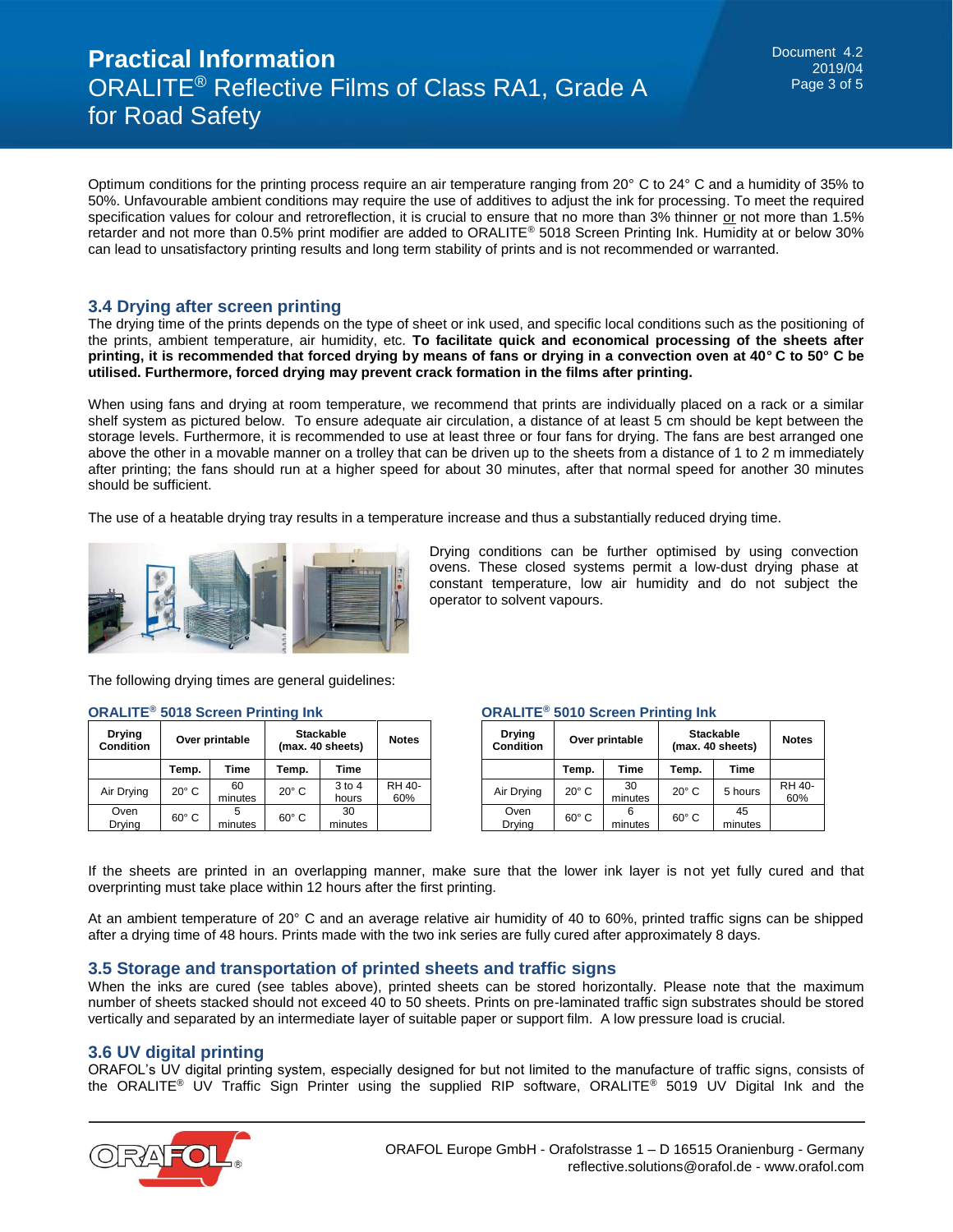recommended ORALITE<sup>®</sup> overlay films. Long term outdoor stability that meets the requirements of reflection class RA1 is obtained through a clear lamination of the prints.

The printing process requires an air and material temperature between 20° C and 26° C as well as air humidity between 40 - 60%. The room should be free from dust to prevent dust entrapment during the print process. The surface of the ORALITE® reflective film requires that cotton gloves are worn during the digital printing preparation to prevent contamination of the surface and to allow a flawless print image.

For further details on printing preparation, cleaning and care intervals please refer to the handbooks and documentations of the ORALITE® UV Digital Traffic Sign Printer and the RIP software.

Lamination with clear protective laminates shall be done at a maximum temperature of 37°C [100F] and 0.6 m/min [2 ft./min] to yield a good lay flatness and stress free laminated product

## **4. Cutting, die cutting, plotting**

ORALITE<sup>®</sup> reflective films of the reflection class RA1, A may be cut using a commercial stack cutter. The holding-down clamp should be set to very low pressure and, as an additional measure, the film should be protected from compression. It is recommended to limit the stacking height to 40 to 50 sheets (see Storage and Transportation). Sealing of the cut edges for these ORALITE® films is not required.

If the ORALITE<sup>®</sup> reflective films are die-cut using steel strip tools, it is not recommended to place several sheets on the platen at the same time.

Commercial cutting plotters with tangential blades, preferably of the flatbed type, should be used as plotter systems. Tangential control ensures high-quality cut edges. The cutting depth can be adjusted, from starting a cut, to cutting through. Systems with a pneumatically controlled die head, where the cutting pressure can be adjusted precisely in accordance with the specific material used, are highly recommended. The use of drag-knife systems is not recommended. The respective cutting or processing speed depends on the complexity of the cutting pattern and the applied cutting system. Also non-reflective ORALITE® films may be processed in this manner.

For the manufacture of traffic signs with ORALITE® reflective films of reflection class RA1 in small series and/or with variable lettering, ORAFOL offers the ORALITE® 5051 Transparent Film series in all common traffic sign colours. For black letterings, markings and symbols the ORALITE® 5081 Lettering Film is recommended. Additional laminates are the ORALITE® 5090 Anti-Dew Film and ORALITE® 5095 Anti-Graffiti Film, as well as the transparent film of the series ORALITE® 5062 Transparent Film.

For the application of cut films ORAFOL offers the ORATAPE® MT95 transfer film or ORATAPE® MT72, LT72 and MT52 application tapes. The application can be done by film laminating machine or hand roller.

#### **5. Adhesive bonding and laminating**

In order to achieve good bonding of the films, the substratum must be dry and free of dust, oil, fats, silicon or other contamination. If the substrate needs to be treated with a solvent, the next processing step cannot be carried out until the solvent is completely evaporated. When bonding films to metallic substrates, a slight pre-grinding of the surfaces is recommended.

ORALITE® reflective films series 5700, 5710, 5500, 5510, 5400, 5300 and 5200 have been optimised for bonding to flat substrates of aluminium alloys or galvanised steel plate, whereas ORALITE® 5430 and 5230 are also suitable for bonding to polyolefin substrates such as polyethylene and polypropylene. The user should test the bonding in each specific case. Bonding should not be carried out at air and material temperatures below 15° C. The optimum bonding temperature is approximately 21° C. The films should be stored for a period of at least 48 hours in the premises designated for the processing.

Adequate hardening of the ink is an indispensable prerequisite for any further processing of printed reflective films as otherwise evaporating solvent may cause blistering and even tearing of the films.

If you intend to use a film-laminating machine, we recommend using a machine with controllable unwinding and winding motors. The upper roller should be coated with Shore hardness 65-75 rubbers. The optimum roll gap should be adjusted over the entire width. We recommend using a ROLLSROLLER flatbed applicator for the bonding.

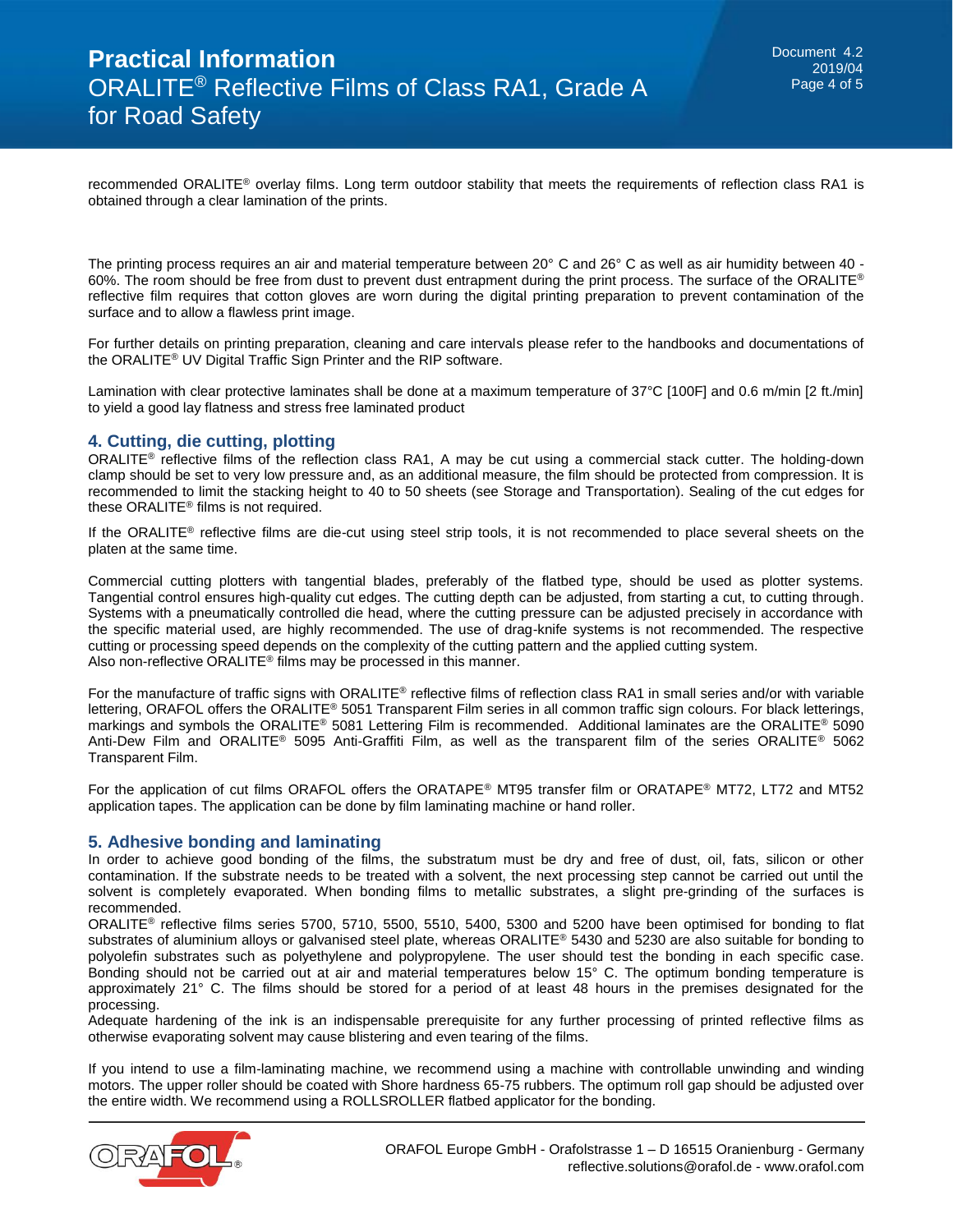

When several film webs need to be bonded side by side, these should always overlap. Depending on the format, the overlap should be 3-5 mm.

Please make sure that a right side of the film web is always bonded to a right side, and a left side is bonded to a left side.

When a hand roller is used for lamination, the film must be placed on the sheet in such a way that it protrudes at least 5 mm from the surface on all sides. We recommend proceeding as follows to ensure the accurate positioning of the sheet:

First, peel away 60 to 80 cm of the liner from the ORALITE<sup>®</sup> reflective film. Align the sheet on the substrate and press down the area where the adhesive is exposed. Then hold the over-folded liner underneath the reflective sheet and slowly peel it off further, while pressing down the sheet with the rubber hand roller.

Finally, the edges of the traffic sign sheet should be trimmed with a sharp knife applied at a 30° angle.

*Caution!* Before bonding ORALITE® reflective films, please make sure that they are dry.

#### **6. Colour adjustment**

If several film sheets or film webs of ORALITE<sup>®</sup> reflective films of the reflection class RA1,A are to be bonded to a substrate, they should be colour-matched in daylight and when illuminated in retroreflection. It is recommended to only use films from the same roll. If more than one roll is required, only material from the same production batch should be used.

#### **7. Cleaning of the applied products**

Surfaces should only be cleaned with clear water, water/isopropanol (80/20%) or diluted soap solution. Please do not use any solvents, thinner or abrasive cleaning agents for the cleaning of reflective films! We also do not recommend the use of power washers for cleaning of read signs.

#### **8. Intermediate storage of traffic signs**

ORAFOL recommends indoor storage of sign faces or finished signs in an upright vertical position, with 2 cm [1 inch] spacers between the signs in an area protected from excessive moisture or overheating. Outdoor storage should be done in a vertical position with 10 cm [4 inches] spacers between the signs. The spacers should not touch the reflective surface. If a wrapping is done, the material used shall allow air circulation and be removed when wet.

#### **These instructions apply to the following materials:**

#### **Retroflective films, embedded micro glass beads**

ORALITE® 5700 Engineer Grade Premium ORALITE® 5710 Engineer Grade Premium ORALITE® 5500 Engineer Grade ORALITE® 5510 Engineer Grade ORALITE® 5300 Commercial Grade ORALITE® 5310 Commercial Grade ORALITE® 5400 Commercial Grade ORALITE® 5430 Construction Grade ORALITE® 5230 Economy Construction Grade ORALITE® 5200 Economy Grade

**Colour laminates** ORALITE® 5051 Transparent Film



**Lettering materials** ORALITE® 5071 Lettering Film

**Clear Laminates** ORALITE® 5062 Transparent Film ORALITE® 5051 Transparent Film

#### **Transfer materials**

ORATAPE® MT 95 ORATAPE® MT 72 ORATAPE® LT 72 ORATAPE® MT 52